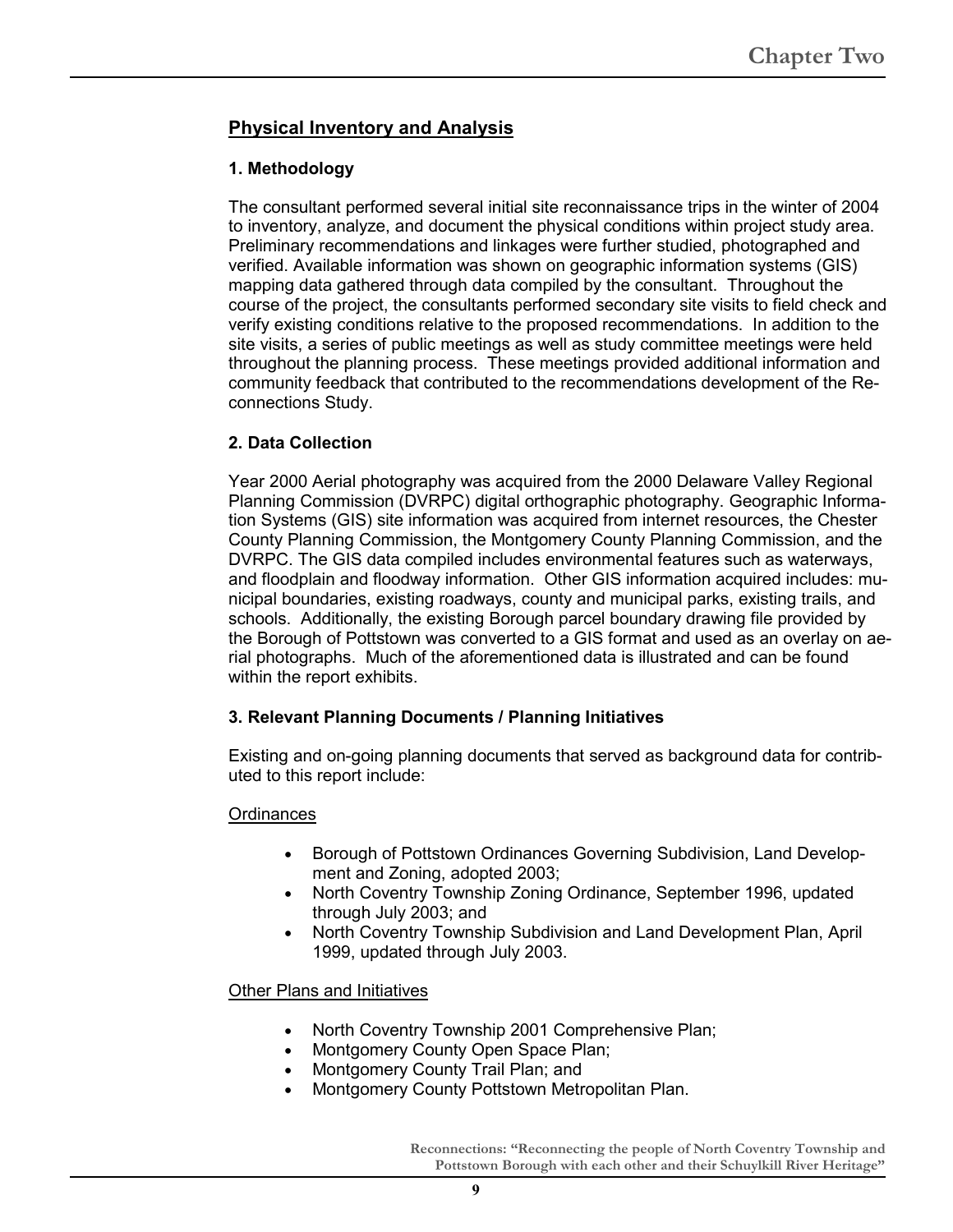## Riverfront and Memorial Park Master Plan, 2003

Recommendations for Riverfront Park included:

- Renovate the Schuylkill River Center Building for additional uses and tenants;
- Expand parking at the Schuylkill River Center Building to accommodate Riverfront Park users;
- Further develop / enhance existing amphitheatre;
- Enhance existing River Walk leading to the Hanover Street Bridge; and
- Coordinate improvements with the Schuylkill River Trail and Schuylkill River Water Trail / Landing.

Recommendations for Memorial Park included:

- Enhance the King Street entrance;
- Implement drainage improvements at the ball fields;
- Expand playground and develop a water play area; and
- BMX track and skate park at the former pool location.

## West Pottsgrove / Pottstown Inter-Municipal Open Space Plan, 1998

Recommendations included:

- Passive use of River(front) Park;
- Manatawny Creek Greenway and the Colebrookdale R.R. Spur Trail;
- High Street "ornamental" parks;
- Memorial Park as a regional park to serve more than one municipality;
- Establishment of the Schuylkill River Water Trail; and
- Expansion of Pottsgrove Manor lands.

Schuylkill Valley Metro Feasibility Study (June, 1998) and Major Investment Study – Draft Environmental Impact Statement (June, 2001)

Initial two phases of study to examine the feasibility of re-establishing passenger rail service between Philadelphia and Reading with a major station at Pottstown. Realization of this rail service will enhance the quality of life and attractiveness of Pottstown and North Coventry Township as places to live and work.

Specific recommendations that are relevant to the Reconnections Plan include: York Street underpass; an Intermodal bus and train station in Pottstown; and the implied need for structured parking in close proximity to the station to accommodate both commuter parking and to serve increased density of mixed-use near the train station.

## John Potts County Park Concept Plan (1998)

Recommendations included:

- Manatawny Creek Greenway and the Colebrookdale R.R. Spur Trail;
- York Street underpass;
- College Drive extension and a High King Street link;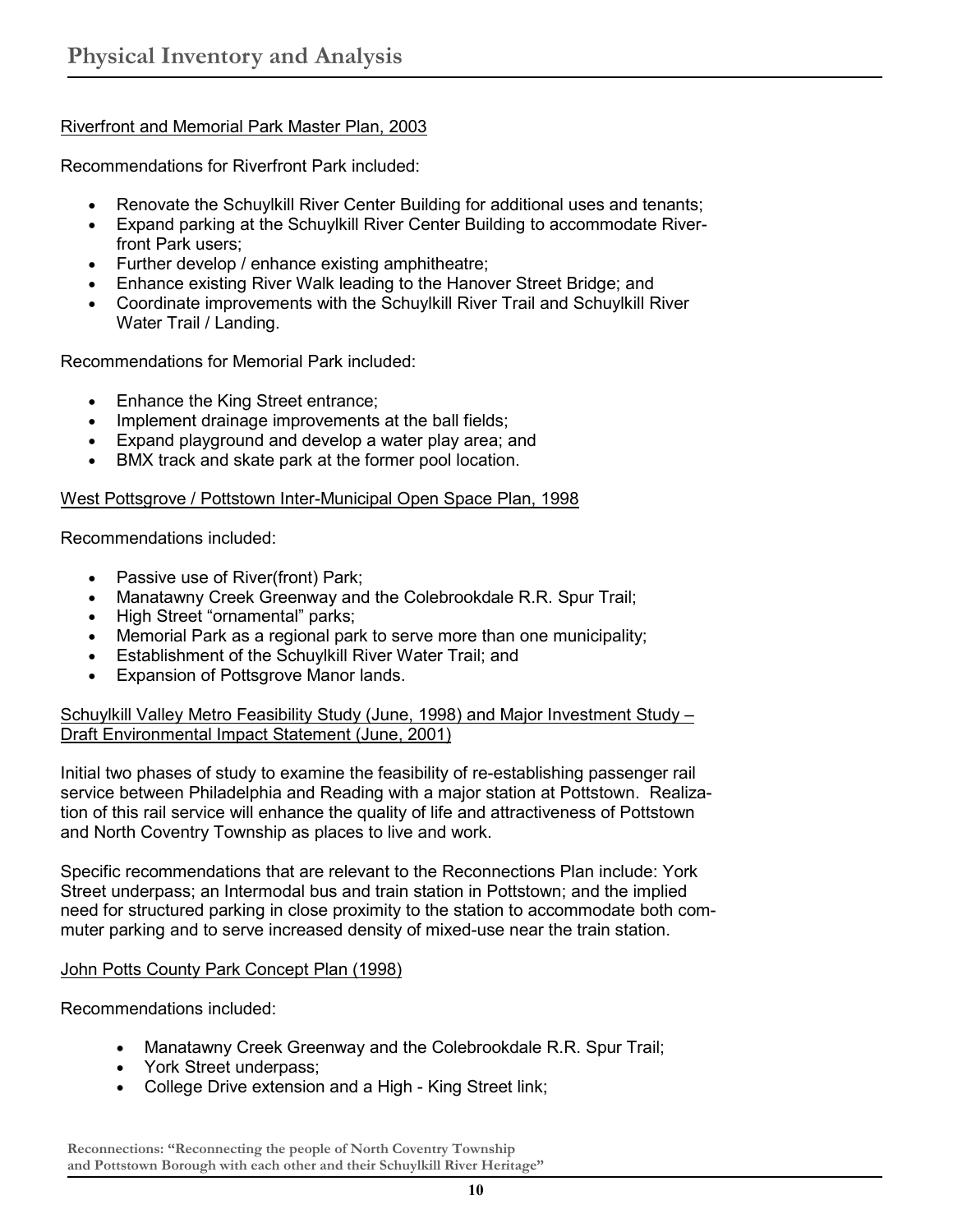- Linkage across the RR between Montgomery County Community College College and Nittany Warehouse / High Street site;
- Acquisition and adaptive reuse of lands between High / King Sts. and Manatawny;
- Expansion of Pottsgrove Manor Historic Site Lands Creek and Colebrookdale Spur;
- **Expansion of Pottsgrove Manor lands;**
- Re-establish Manatawny Creek Riparian Buffers;
- Better access to Riverfront Park; and
- Build Keystone Boulevard to access the Keystone Opportunity Zone (KOZ) and link to West Pottsgrove lands. The Schuylkill River Trail will be built adjacent to the roadway.

## Action Plan for College Park Revitalization (June, 1998)

Recommendations included:

- Expansion of Pottsgrove Manor lands;
- Promenade Link between the downtown and the Montgomery County Community College;
- Western gateway beautification.

## Pottstown Community and Economic Development Action and Implementation Strategy (September, 2000)

Recommendations included:

- Promote Schuylkill Valley Metro;
- Implement John Potts Park;
- Create better access at Western Gateway;
- Facilitate Montgomery County Community College Expansion; and,
- Promote York Street Underpass.

## Western Riverfront District Study of Existing Land Use and Conditions (December, 2000)

Identified properties in the study area that exhibited characteristics of blight as per the Urban Redevelopment Law Act of 1945, P.L. 991, No. 385.

## Western Riverfront District Redevelopment Plan (August, 2001)

Recommendations include creation of a Riverfront Recreational Zoning District in the Riverfront Park area. This zoning district would allow park and recreation related uses and park user amenities services in addition to limited office and educational uses. The redevelopment plan also outlines creation of a Downtown Gateway District in the areas between College Drive and King Street, and Route 100 and the Mrs. Smith's property. This gateway district would permit a variety of mixed uses that are compatible with Borough redevelopment goals. (These recommendations were subsequently implemented in the 2003 revised Borough ordinances).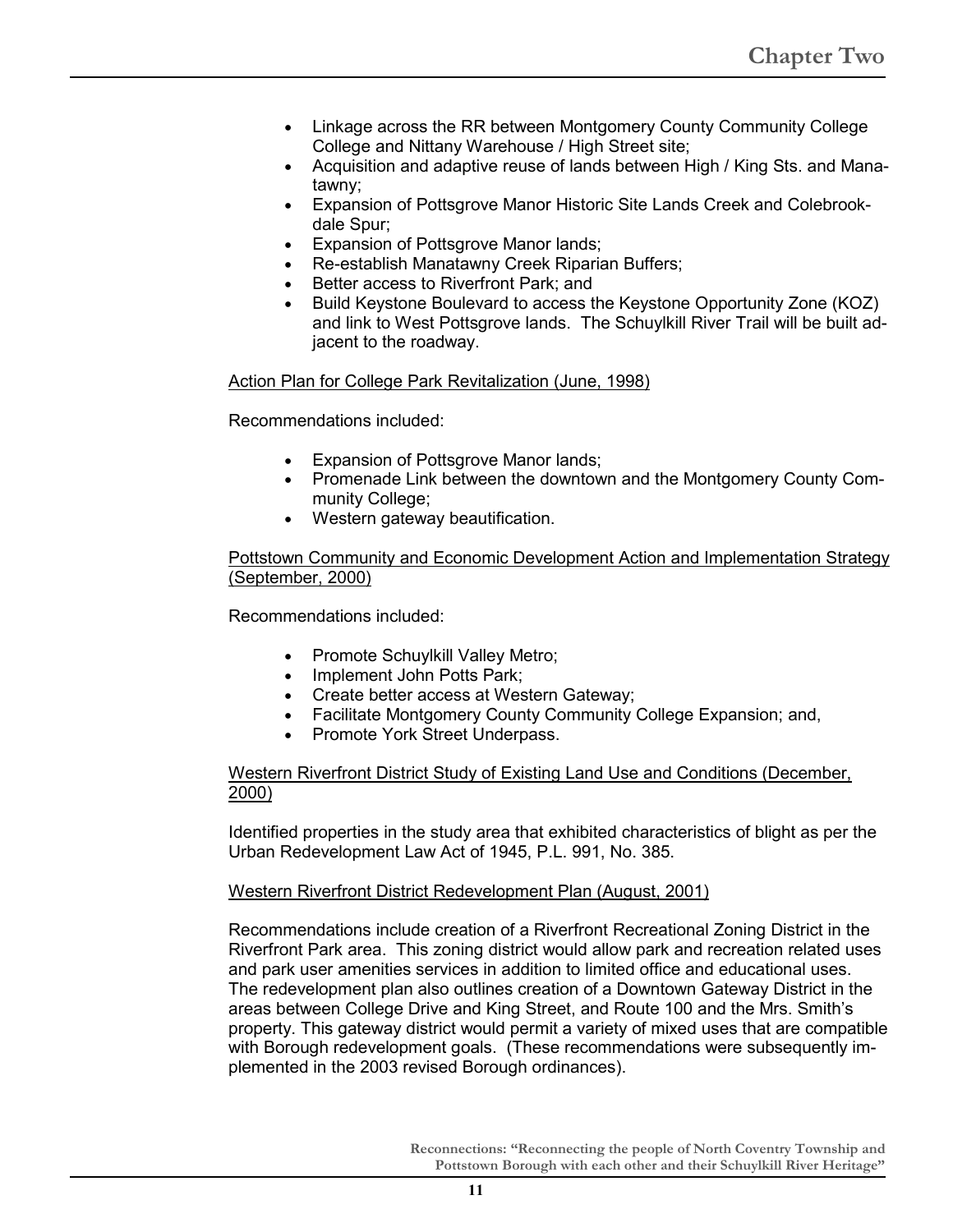Building a Greenway Community: A Schuylkill River Greenway Stewardship Study for Montgomery County, Pennsylvania (March 2001)

A regional greenway plan that examined the concept of "Greenway as Community" along 42 miles of the Schuylkill River in Montgomery County. Recommendations included: Relocate rail siding that presently runs along College Drive so that this alignment may become a section of the Schuylkill River Trail; implement John Potts Park; establish Manatawny Creek Greenway and Colebrookdale R.R. Spur Trail; promote development of Pottstown KOZ; develop riverfront lands in West Pottsgrove Township as parklands; and build College Drive Extension, Keystone Boulevard, and related greenway linkages.

Pottstown Promenade - was conceived as a pedestrian and bicycle link between Downtown Pottstown and the Montgomery County Community College. The promenade is expected to be constructed in 2005, and will connect Hanover Street to the bus stop facility adjacent to the community college with a link to Riverfront Park and the River Center at Pottstown.

Keystone Boulevard - is an improved roadway that begins at College Drive and provides access and utilities to properties in the Keystone Opportunity Zone, west of Rt. 100. A trail segment that will become part of the Schuylkill River Trail will be constructed with the road. This portion of the trail, roadway, and associated utilities was constructed in 2003.

Pottstown Town Square - was completed in summer 2002 and followed the successful completion of a new town hall. Located on High Street, the facility has created a new civic focus in the Borough. This space will relate and complement a soon to be restored railroad canopy and the future passenger rail station for the Schuylkill Valley Metro.

Railroad Station Canopy Restoration - has been designed and will restore a roof with lighting to the existing canopy frame. The canopy is intended as the site for the Borough's farmer's market and may eventually be the station for the Schuylkill Valley Metro passenger rail service – a passenger line planned to run from Philadelphia to Reading.

Schuylkill River Center at Pottstown - was acquired by the Borough as part of its purchase of Riverfront Park. Once a power station, the building was renovated and the Schuylkill River National and State Heritage Area became its first tenant on January 1, 2002. There is significant additional space in the building that can accommodate a variety of uses. The Borough is actively seeking additional tenants.

Mrs. Smith's Property, Pottstown - The development rights for the former Mrs. Smith's Pies Factory were acquired in 2000 by developer John Wolfington. The site is a key redevelopment parcel in the Borough, located at the north end of the Hanover Street bridge at the corner of Hanover Street and Industrial Boulevard. The southwest portion of the site is presently proposed for redevelopment with a mix of first-floor commercial and retail and two hundred residential units.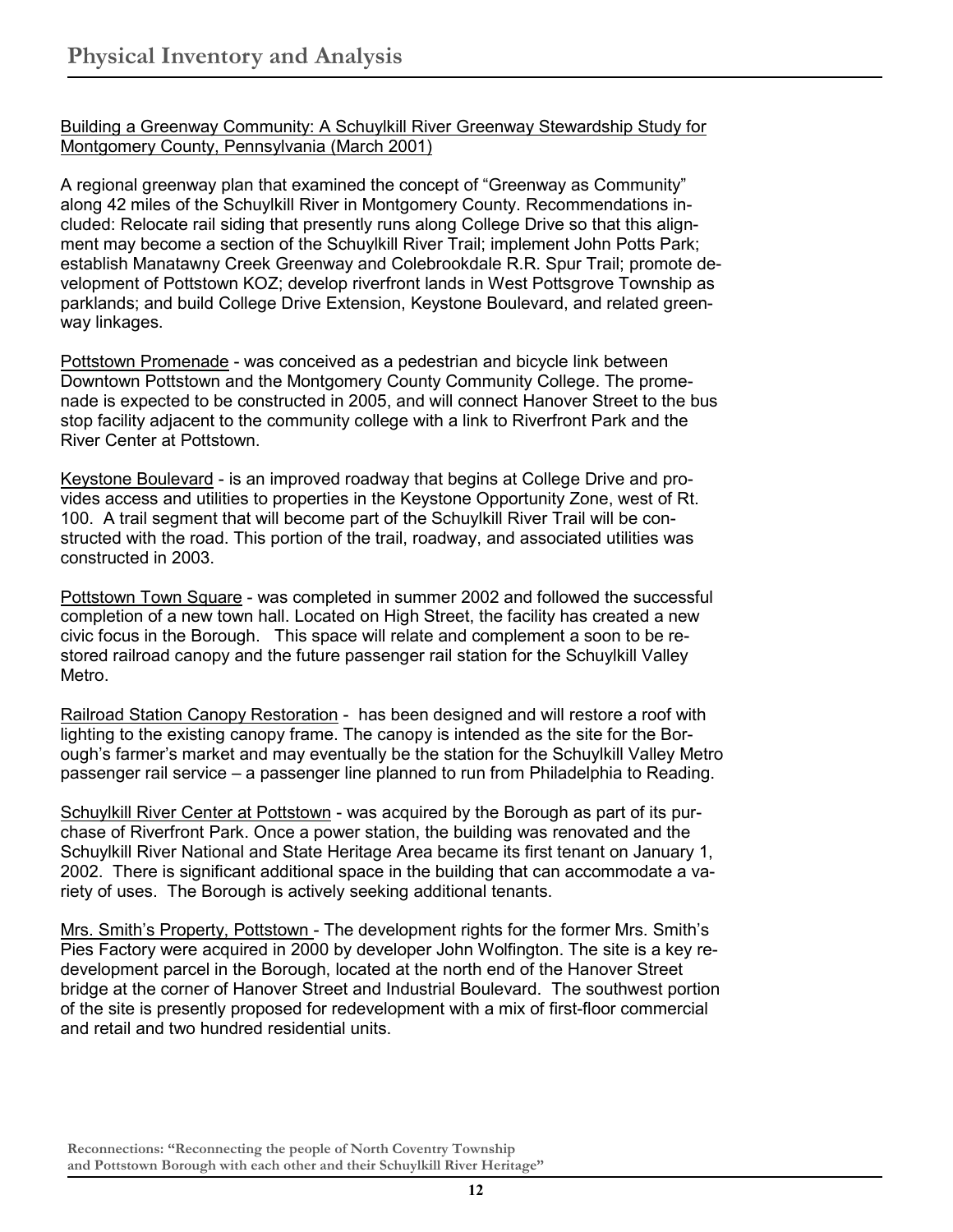## **4. Study Area Inventories**

#### a. Tax Parcels

The North Coventry Township provided GIS tax parcel information files that contain the township parcels as shown on the North Coventry Township Zoning Map. The drawing file also contains parcel identification numbers that allowed the consultant to research specific parcel ownership of parcels. The tax map parcels were imported into GIS as an overlay to the DVRPC aerial photographs.

#### b. Surface Hydrology

The Surface Hydrology figure illustrates the fact that almost the entire Study Area is located adjacent to the River and is within the floodplain (see Figure 2.1). This exhibit shows the locations of the Floodway, and 100 Year and 500 Year Floodplains as determined by FEMA's flood insurance safety maps.

The most limiting of these factors is the Floodway. The future development of buildings within this zone would require significant architectural safeguards and/or special permitting, if allowed at all. Generally, there should be no significant structures located in the floodway. Buildings or structures placed within the 100 Year Floodplain generally require the first floor elevation to be above the 100 year flood elevation as part of its construction (such as Montgomery County Community College). These factors should be considered if any new buildings are proposed within the Study Area. Portions of Memorial Park, Riverfront Park, and River Park are located within the Floodway, and the 100 Year Floodplain. Many existing buildings in South Pottstown and in the northern section of Pottstown Landing are located in the 100 Year Floodplain. These communities experience periodic flooding during major storms.

The watersheds in North Coventry Township and the Borough of Pottstown are located within the Schuylkill sub-basin which drains into the Delaware Estuary. The western and northern portions of North Coventry Township and the project study area drain directly into the Schuylkill River by the headwaters of Rock Run, Laurel Creek, Bickels Run, and several unnamed creeks. Other watersheds in North Coventry Township are Pigeon Creek and French Creek. The Manatawny Creek watershed drains into the Schuylkill River at Pottstown.

#### c. Slopes and Topography

Most of the study area contains areas of gently rolling terrain with steeper slopes located in western areas of North Coventry Township. There exist steep embankments in areas on both sides of the Schuylkill River. While most of the land located in the floodplain of the Schuylkill River is flat, there are areas of relief close to the river that provid limited views out over the river valley.

The steep slope areas in the Township are generally protected from development by the North Coventry Township Zoning Ordinance Natural Resource Conservation Overlay District provisions. The establishment of trails may be limited in certain areas of the township by slope constraints. The Borough, being fully developed, relies on land development controls for grading and slope standards.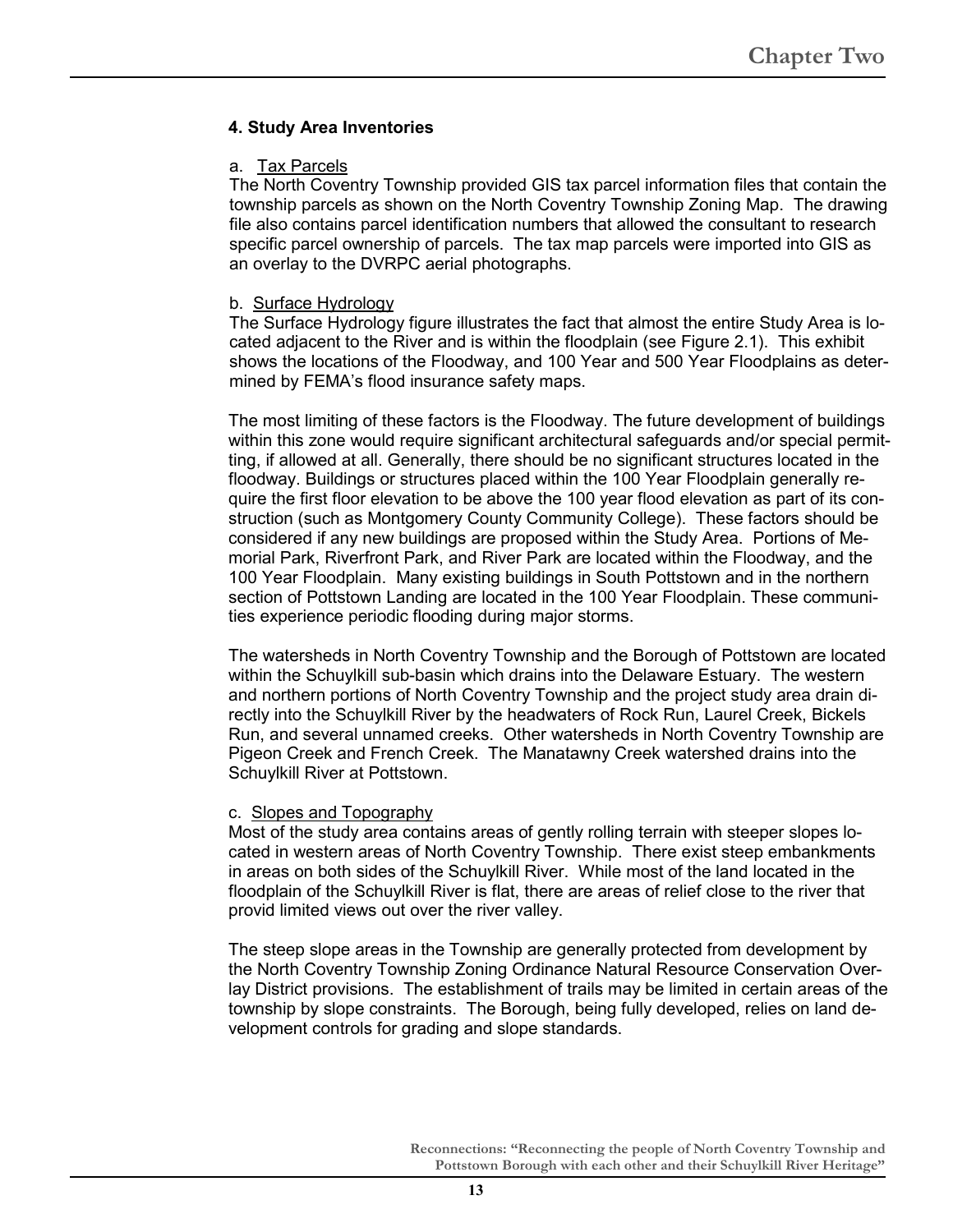## d. Land Use

The Land Use Map (Figure 2.2) illustrates the existing land use as derived for Year 2000 by the Montgomery County Planning Commission and Year 1995 DVRPC for Chester County by the Delaware Valley Regional Planning Commission in 2000. The study area contains a variety of land uses.

#### Borough

The Borough of Pottstown contains many mixed uses typically found in urban centers. Such uses include high and low density residential (single family detached such as residential, multi-family, row homes) commercial and retail services along High Street and adjacent to Route 100, industrial manufacturing (light, heavy) open space, and community services.

#### Township

The North Coventry Township land use map still shows large amounts of farm and open land. A concentration of commercial/retail (the mall) exists in the northern portion of the township located along the Route 724 and Route 100 corridors. The major township residential areas are low density, single family with some apartments located along the Rt. 724 and Rt. 100 corridors.

#### e. Zoning

#### Pottstown Borough

Pottstown adopted its current zoning ordinance in 2003. The *"Reconnections"* study area is primarily located in the following zoning districts: Park, Downtown Gateway, Flex Office, Gateway West, Downtown and Traditional Town Neighborhood (See Figure 2.3).

Park – The purpose of the Park Zoning District is to *"preserve Pottstown's last remaining natural areas, to promote active and passive recreation and to improve access to the Schuylkill River and Manatawny Creek."* Uses permitted in this district include boat launches, parks, picnic areas, trails and water access areas.

Downtown Gateway – The purpose of the Downtown Gateway Zoning District is to *"promote the redevelopment of existing vacant industrial sites at the entryway to the downtown, creating a pleasant mixture of stores, homes and offices that will complement the downtown to the north, the historic neighborhood to the east and the Schuylkill River and Greenway to the south."* 

Flex Office – The purpose of the Flex Office Zoning District is to *"establish and improve areas for modern, efficient offices and industries that provide a wide variety of employment opportunities and enhance the community."* Park use is also permitted in this district.

Gateway West – The purpose of the Gateway West Zoning District is to *"improve the aesthetics of the western commercial entryways to Pottstown, making them more attractive and compatible with the nearby historic and residential areas."* 

**Reconnections: "Reconnecting the people of North Coventry Township and Pottstown Borough with each other and their Schuylkill River Heritage"**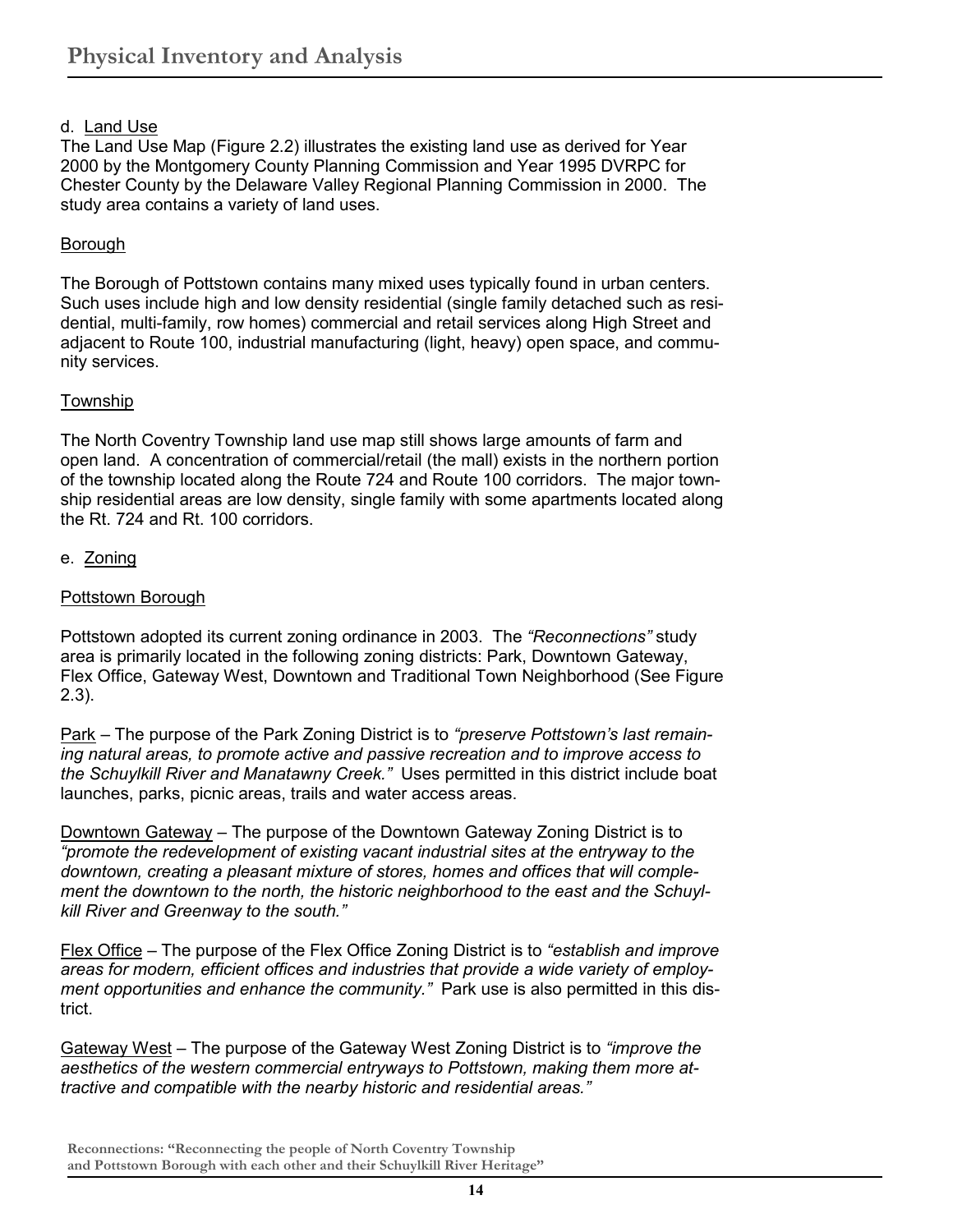Downtown – The purpose of the Downtown Zoning District is to *"preserve and enhance Pottstown's historic central business district with a wide range of retail, professional, governmental and urban residential uses."* 

Traditional Town Neighborhood - The purpose of the Traditional Town Neighborhood is to *"preserve and enhance historic neighborhoods that are predominately residential, but also have a small number of stores and offices mixed in with the housing."* 

#### North Coventry Township

North Coventry Township adopted their current zoning ordinance in 2003. The "*Reconnections"* study area is primarily located within the following zoning districts: Resource Conservation, Town Center Mixed Use, Town Center Residential, Village, Industrial and Commercial (See Figure 2.3).

Resource Conservation - The purpose of the Resource Conservation Zoning District is to protect and conserve sensitive environmental resources. Continued agricultural, open space, recreation and conservation uses are to be encouraged. Low density, residential development is allowed if it is consistent with the purposes of the district and compatible with existing land uses.

Town Center Mixed Use – This zoning district is found in South Pottstown and areas south of the Route 724 / Route 100 intersection. The purpose of the Town Center Mixed Use Zoning District is to provide an *"identifiable core area within the Township which contains community facilities and services vital to the local residents".* Government and public service facilities are to be consolidated into a location, which promotes a mutually efficient operation. Vehicular and pedestrian concerns are to be addressed and mixed-use infill development is encouraged.

Town Center Residential – This zoning district is also found in the South Pottstown area. Its purpose is to *"maintain the character of the Township's traditional older neighborhoods by allowing uses of a scale and type appropriate and compatible with existing residential character."* Infill development and historic preservation through flexible standards are encouraged.

Village – This zoning district is found in the village of Kenilworth. The district seeks to *"preserve the character of Kenilworth Village by allowing future development that is compatible in scale, density and setbacks with current village uses."* Limited expansion of the village is to be accommodated in the form of commercial, office and institutional use. Historic structures are preserved through the use of flexible standards.

Industrial – This zoning district is found along the Schuylkill River north of Route 422 in Pottstown Landing and south of the Route 422 Bridge in Kenilworth. Administrative and research offices are permitted, along with light industrial uses. Kenilworth's industrial district allows manufacturing and bulk material processing.

Commercial – This zoning district is found along the Route 100 corridor. Its purpose is to provide a *"centralized area for retail and service uses that are accessible to the regional transportation system."*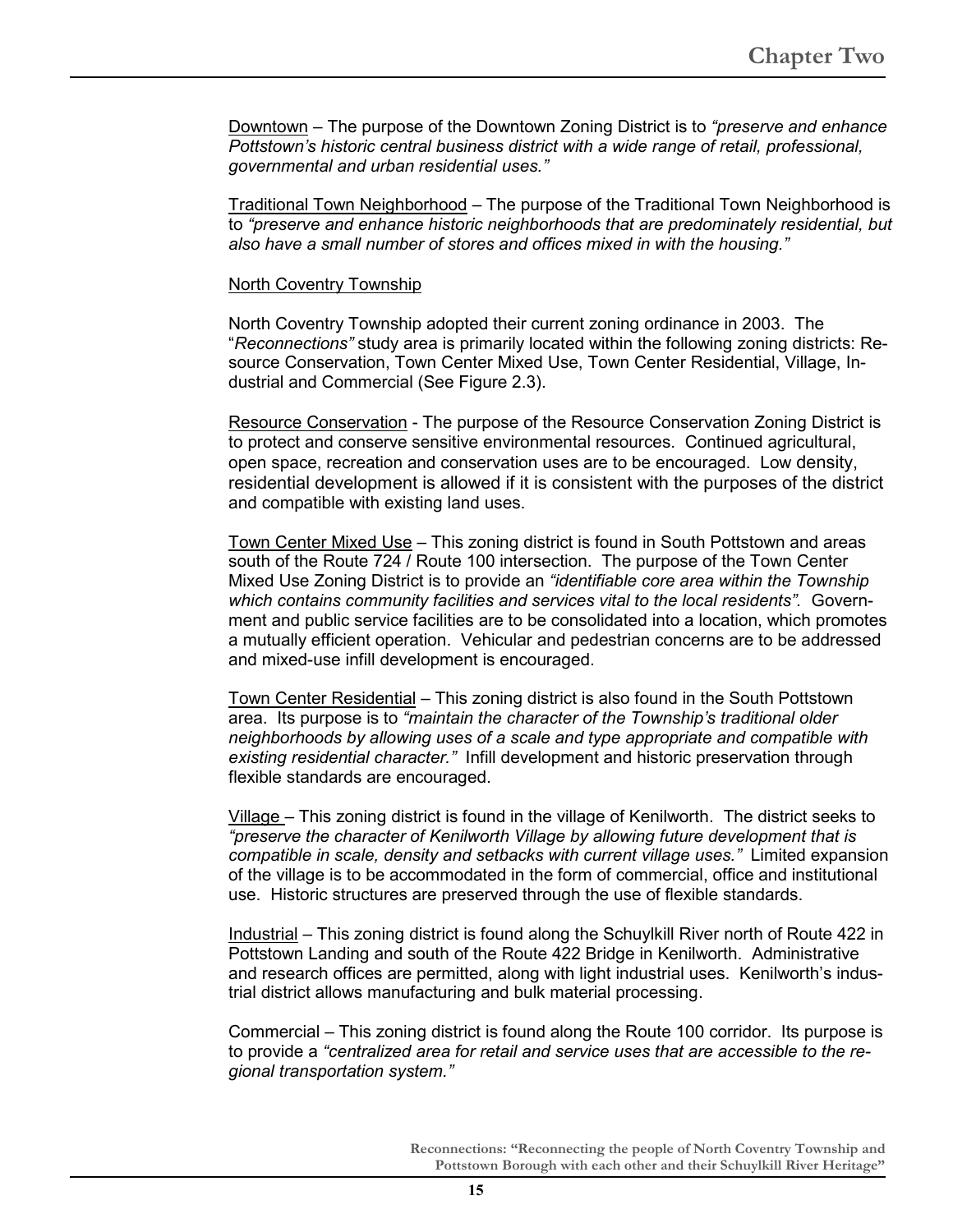## f. Permanently and Temporarily Open Lands

## Conservation Easements / Agricultural Easements:

Fifty-seven acres of Laurel Locks Farm in North Coventry Township were preserved through a conservation easement held by the Brandywine Conservancy. The land is situated along the Schuylkill River; the farm includes mature forests, streams and wetlands, and several historic structures associated with the Schuylkill River Canal system. The land owner has also submitted an application to Chester County to protect the rest of the property's farmland, totaling 173 acres, through an agricultural easement.

Additional parcels throughout the township contain conservation easements. The Township currently has 121 acres of land protected through conservation easements and 1,230 acres protected through agricultural easements (see Figure 2.4).

Act 319 Lands: Act 319, also known as the Farmland and Forest Land Assessment Act of 1974 and often referred to as the Clean and Green Act, was established to preserve farmland, forest land and open space by taxing land according to its use rather than the prevailing market value. The program is administered by county assessment offices and is a voluntary program that generally requires a 10-acre minimum area to remain in a designated use (agricultural use, agricultural reserve and forest reserve). Parcels less than 10 acres and capable of producing \$2000 annually from the sale of agricultural products are also eligible for the agriculture use designation. When lands are removed from Act 319 protection they become subject to a rollback tax, imposed for up to seven years, and an interest penalty. Approximately 71 parcels within North Coventry Township are enrolled in the Act 319 Program. These parcels total approximately 1,500 acres of temporarily protected land (see Figure 2.4).

#### **Cemeteries**

Pottstown Borough contains three large cemeteries that constitute de-facto open space since they are green, park-like settings. Pottstown Cemetery straddles Hanover Street in the central portion of the Borough. Edgewood Cemetery is located in the eastern part of the Borough at the intersection of Beech Street and Keim Street. Highland Memorial Park is the largest cemetery in Pottstown and is located between Route 100 and Farmington Avenue in the northern part of the Borough.

Mount Zion Cemetery is the largest cemetery in North Coventry Township. It is situated on the east side of South Hanover Street - between Route 422 and Route 724.

## Golf Courses

Bellwood Golf Club in North Coventry Township and Brookside Country Club in Pottstown are two large areas of temporarily protected open space that add to the appeal and quality of life in both communities.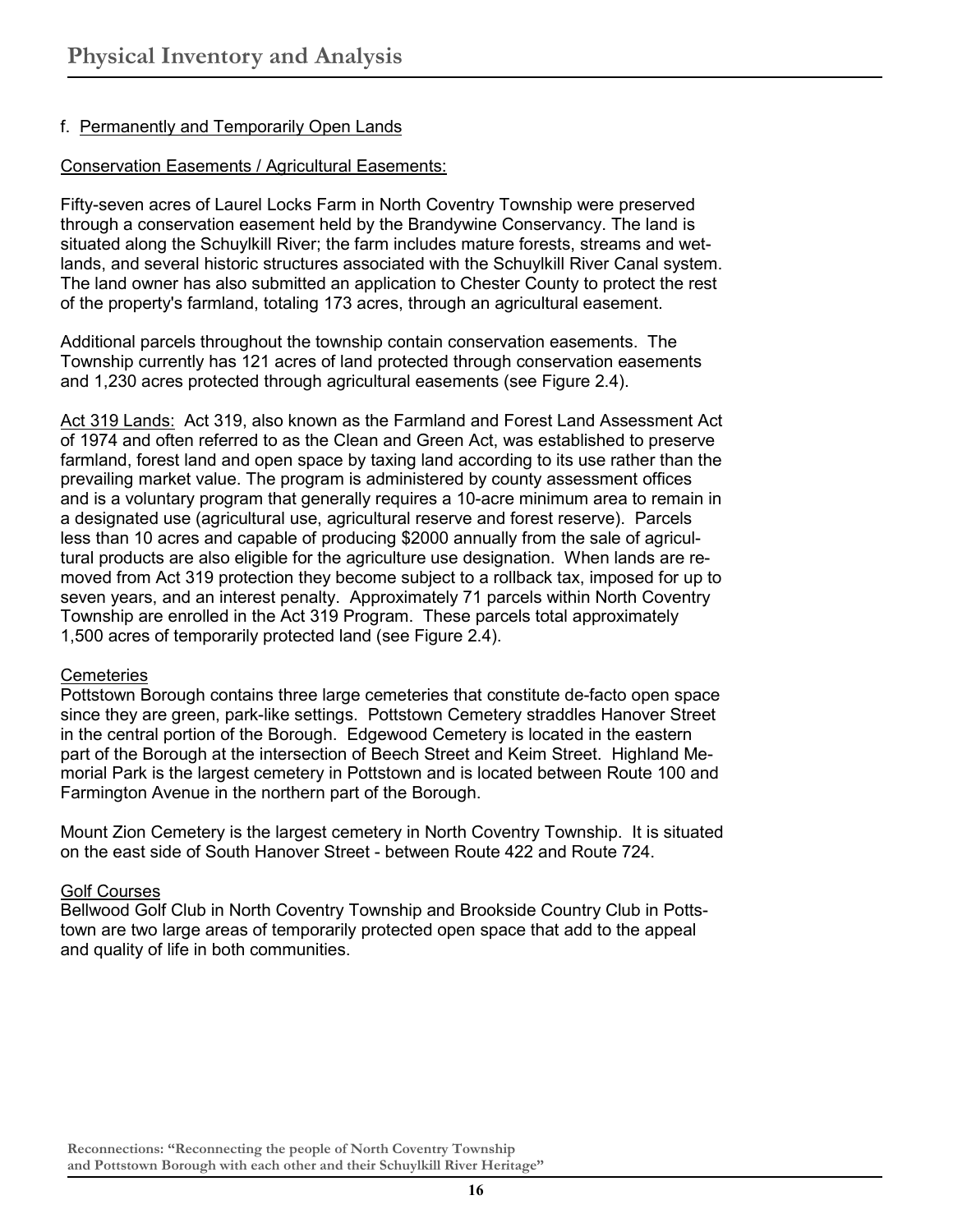g. Municipal Lands

Existing and Planned Parks

## **North Coventry Parks**

#### River Park

River Park is a Township owned park and contains 10 acres of parkland located along the northern boundary of North Coventry Township adjacent to the Schuylkill River. The park provides for a variety of day uses including: picnicking, playfields, and passive recreation. River Park could be a major destination point and trailhead for greenway and trail alignments originating in North Coventry Township.

#### Kenilworth Park

Kenilworth Park is located south of Route 724 in the northeastern corner of North Coventry Township. The 22-acre park features amenities such as ball fields, tennis courts, a lake and a pavilion.



**Wampler baseball field.** 

#### Wampler Complex

The area known as the Wampler Complex is located on the river in South Pottstown. It is approximately 15 acres and contains a playground, play courts and play fields, and a boat launch, which is a landing on the Schuylkill river Water Trail.

## South Pottstown Green

South Pottstown Green is a 1.75 acre passive recreation area south of River Road and between Coyne Alley and York Street.

## Schuylkill Avenue Park

Schuylkill Avenue Park is located near the Wampler Site. An open space area offers seating and horseshoe pits. Public tennis and basketball courts are available on an adjacent site across the street.

## **Pottstown Parks**

#### Riverfront Park

Riverfront Park is approximately 39 acres in size and is bounded by the Schuylkill River on the south, College Drive / Keystone Boulevard (and OxyChem RR spur line) on the north, the Hanover Street Bridge on the east and extends west to the West Pottsgrove Township boundary. The site is largely wooded, but access via trails to the Schuylkill River is possible near the Schuylkill River Center Building and across from the community college.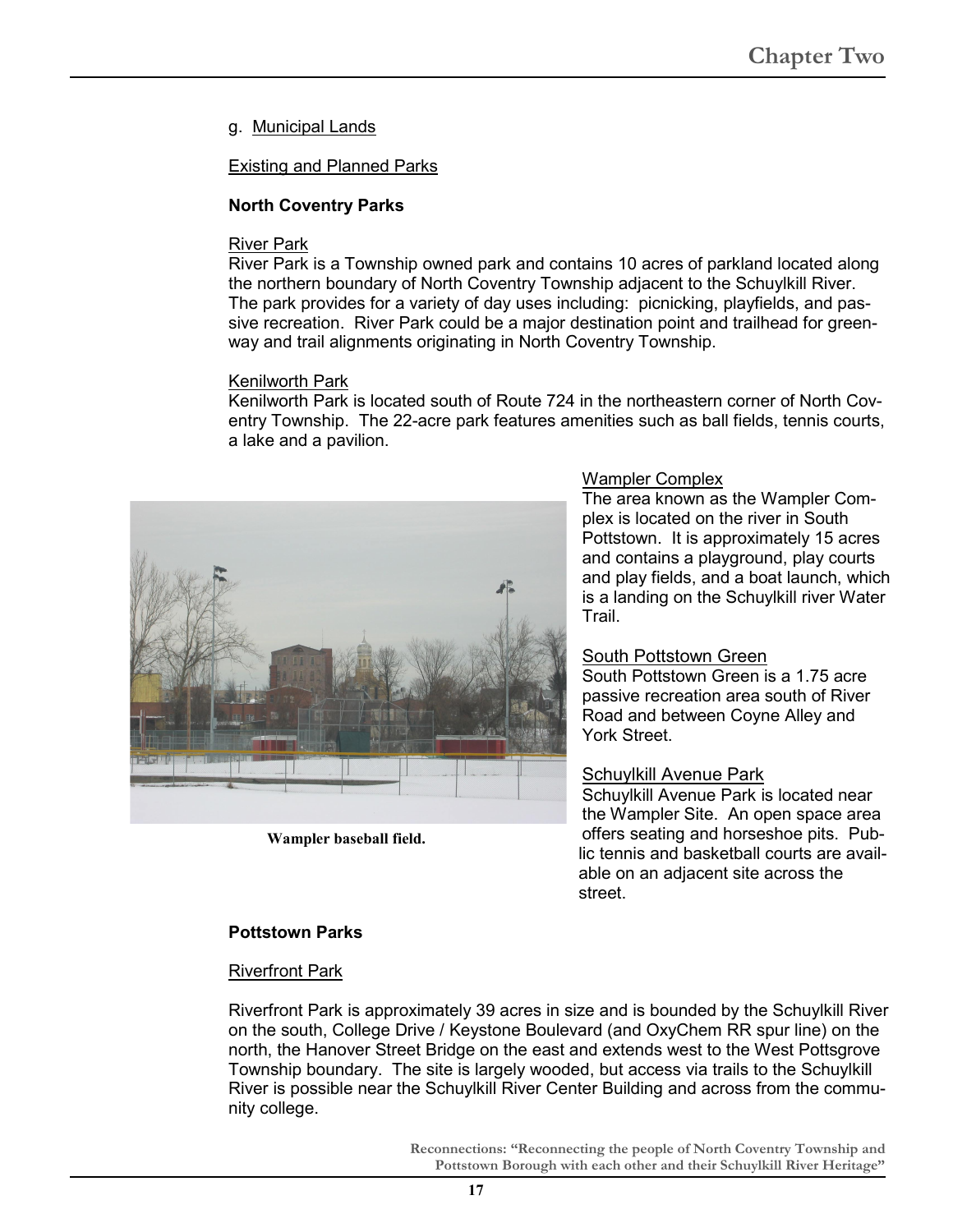## **Memorial Park**

Memorial Park is approximately 58 acres in size and is bounded by High Street on the south, Route 100 on the north, the Manatawny Creek, Manatawny Street and residences on the east and the existing Colebrookdale Spur railroad line on the west. Memorial Park features many active recreation opportunities, such as basketball courts, baseball fields and playgrounds. Many Borough events are held in Memorial Park.

#### h. Potential Conservation Areas

The Natural Lands Trust's *Multi-Municipal Conservation Planning* Study has identified potential conservation areas and open space networks within North Coventry Township. Stream valleys are identified as being of primary importance in terms of conservation. Other categories of land include protected lands, forest / woodland, pasture and row crops. Potential pedestrian connections are shown on the Conceptual Open Space Network Map (See Appendix). One of these connections, which runs from Cedarville Road to the Kenilworth Park area, mirrors North Coventry Township's planned "East Link" Trail (See Figure 2.5).

#### i. Schools and Churches

The Owen J. Roberts School District is comprised of seven Townships including North Coventry Township. North Coventry Elementary School is located at 475 Kemp Road. All other schools within the Owen J. Roberts School District are located outside of North Coventry Township.

#### Pottstown Schools:

There are nineteen schools located within the Borough. Figure 2.4 locates the schools in the Borough.

| <b>SCHOOL</b>                              | NUMBER (Figure 2.4) |
|--------------------------------------------|---------------------|
| <b>North Coventry Elementary School</b>    | 1                   |
| Hill School                                | 2                   |
| St. Peter's School                         | 3                   |
| <b>Rupert Elementary School</b>            | 4                   |
| <b>Wyndcroft School</b>                    | 5                   |
| <b>Edgewood Elementary School</b>          | 6                   |
| St. Pius X High School                     | 7                   |
| <b>Franklin Elementary School</b>          | 8                   |
| Pottstown High School                      | 9                   |
| Pottstown Middle School                    | 10                  |
| <b>Lincoln Elementary School</b>           | 11                  |
| <b>Barth Elementary School</b>             | 12                  |
| West Pottsgrove Elementary School          | 13                  |
| St. Gabriel's Elementary School            | 14                  |
| Pottsgrove High School                     | 15                  |
| <b>Montgomery County Community College</b> | 16                  |
| <b>Coventry Christian School</b>           | 17                  |
| <b>Westmont Christian School</b>           | 18                  |
| St. Aloysius School                        | 19                  |
|                                            |                     |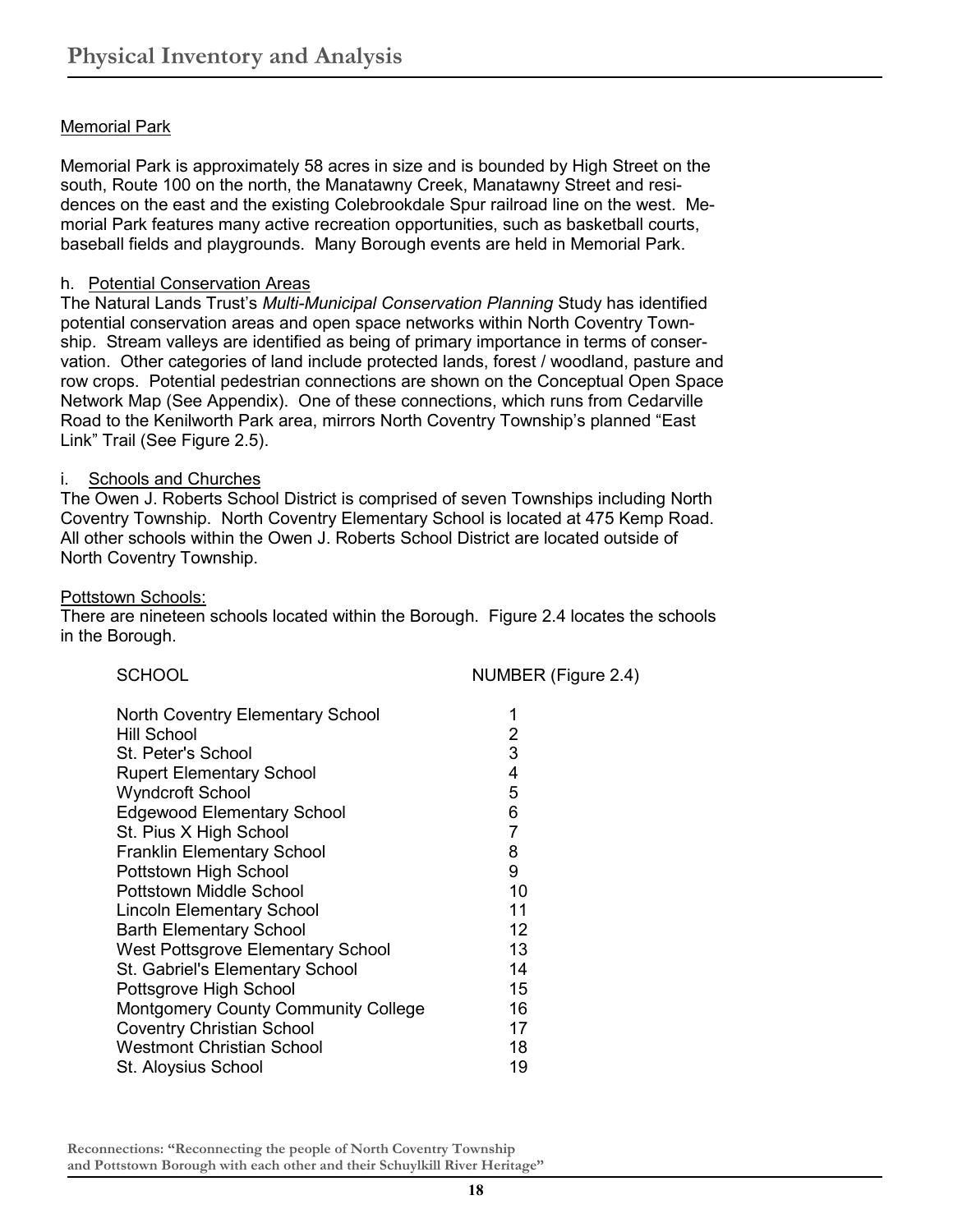Churches: There are several churches within the project study area. See Figure 2.4. for general church locations.

Coventry Church of the Brethren Holy Trinity Hillside Gospel Chapel St. Paul's Church First Baptist Church Grace Lutheran Church First Presbyterian Church Cedarville United Methodist Bethel AME Church Kingdom Hall Calvary Christian Center First Church of Brethren St. John Lutheran Church St. JAS Lutheran Church Congregation Mercy & Truth

#### j. North Coventry Township Existing Ordinance Protection Summary

Floodplains, natural resource conservation areas, scenic preservations areas, and historic areas have distinct regulations under the North Coventry Township Zoning Ordinance Overlay Districts. These districts were developed to protect and conserve the natural and cultural resources that are an integral component of the Township's character. Below is a brief summary of each overlay district:

#### Floodplain Conservation Overlay District

- Classifies three sub-districts; Floodway, Flood Fringe and Approximated Floodplain, and specifies uses permitted within the Floodplain Overlay District;
- Uses are primarily limited to non-structural, non-residential uses. Provisions are included for alteration or expansion of existing non-conforming structures; and
- Provisions are consistent with FEMA requirements.

In addition to preserving floodplains for environment purposes, floodplains could serve for their potential in terms of help in the creation of trails and greenways in the Township.

#### Natural Resource Conservation Overlay District

- Defines protected resources for and provides maximum disturbance allowances as follows: floodplain - 0%, watercourses - 0%, wetlands - 0%, wetland margins - 20%, steep slopes of more than >25% - 15%, steep slopes 15 to -25% - 30%, and woodlands – 50%. In areas that resources overlap there are more stringent requirements;
- A minimum buildable area must be identified indicating compliance with maximum disturbance limits of the protected resources; and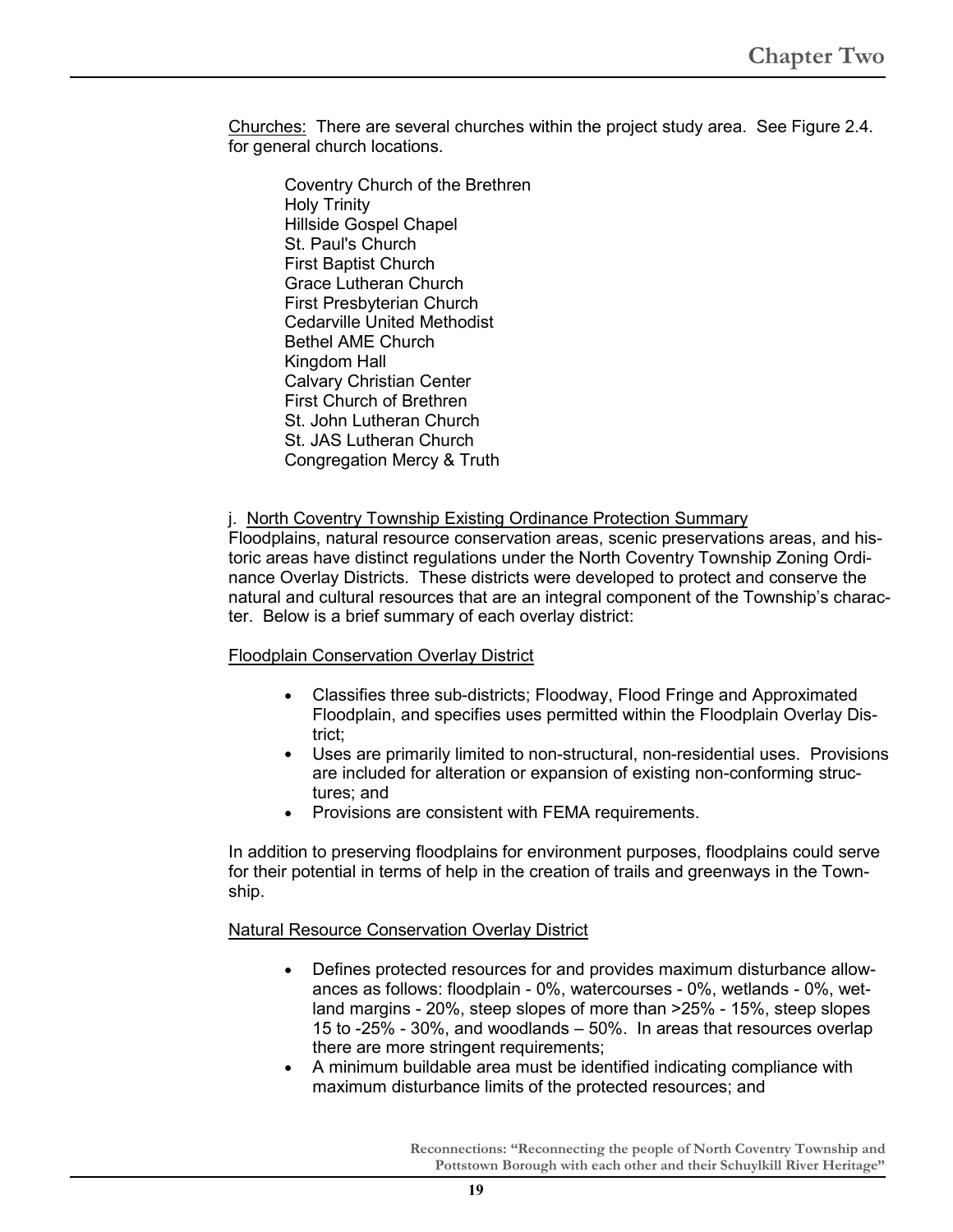• A tree protection zone is required for existing trees to prevent injury to trees during construction.

### Scenic Preservation Overlay District

- Identifies setbacks along scenic sections of Route 724, east and west of Route 100;
- Limits uses within those setbacks to those which will least detract from the scenic character of the area; and
- Allows adaptive re-use of existing structures and use of an area as open space for cluster development.

#### Historic Preservation Overlay District

- Identifies and classifies historic resources on the Historic Resource Map. Classifications include: Class I: Historic resources listed in or determined eligible for listing in the National Register of Historic Places, or historic resources listed as contributing resource in a National Register historic district. This Map district is an overlay on all zoning districts. Class II: historic resources determined to be of significance to North Coventry Township as determined by the Historic Commission. Class III: All other historic districts; and
- Establishes guidelines by which proposed changes affecting historic resources are reviewed.

## k. Historic Significance /Heritage

The Borough of Pottstown, one of the earliest industrial centers on the river, is intertwined with America's history of iron and steel production. The resources necessary to make iron were found in abundance in the Pottstown area. John Potts, the founder of Pottstown bought nearly 1000 acres in 1752 near the confluence of the Manatawny Creek and Schuylkill River. Pottsgrove Manor, the ancestral home John Potts, is a significant area historic resource. Sections of Memorial Park were included in John Potts' original land holdings and contained some of the town's first mills. Other historic artifacts and buildings exist in the park area.

Pottstown grew into a major industrial center in the late  $19<sup>th</sup>$  century as is evidenced by its industrial history and by the number of National Register Historic Sites and Districts from this period. Pottstown has two historic districts, the Old Pottstown Historic District and the High Street Historic District, in the downtown area along High Street (See figure 2.4). Through the many fine examples of residential and commercial architecture, each district expresses the distinctive characteristics of Pottstown's historical and cultural heritage. Pottstown historic areas have distinct regulations that are administered by the Borough Historical Architectural Review Board (HARB).

As Pottstown grew as an industrial center, North Coventry developed as well. Two of the earliest rural developments in North Coventry Township included the villages of Pottstown Landing and South Pottstown. Their historical significance centered on their proximity to the Schuylkill Canal. Both communities were primarily residential with some commercial stores. The villages of Cedarville and Kenilworth grew as crossroad villages in the 1800's.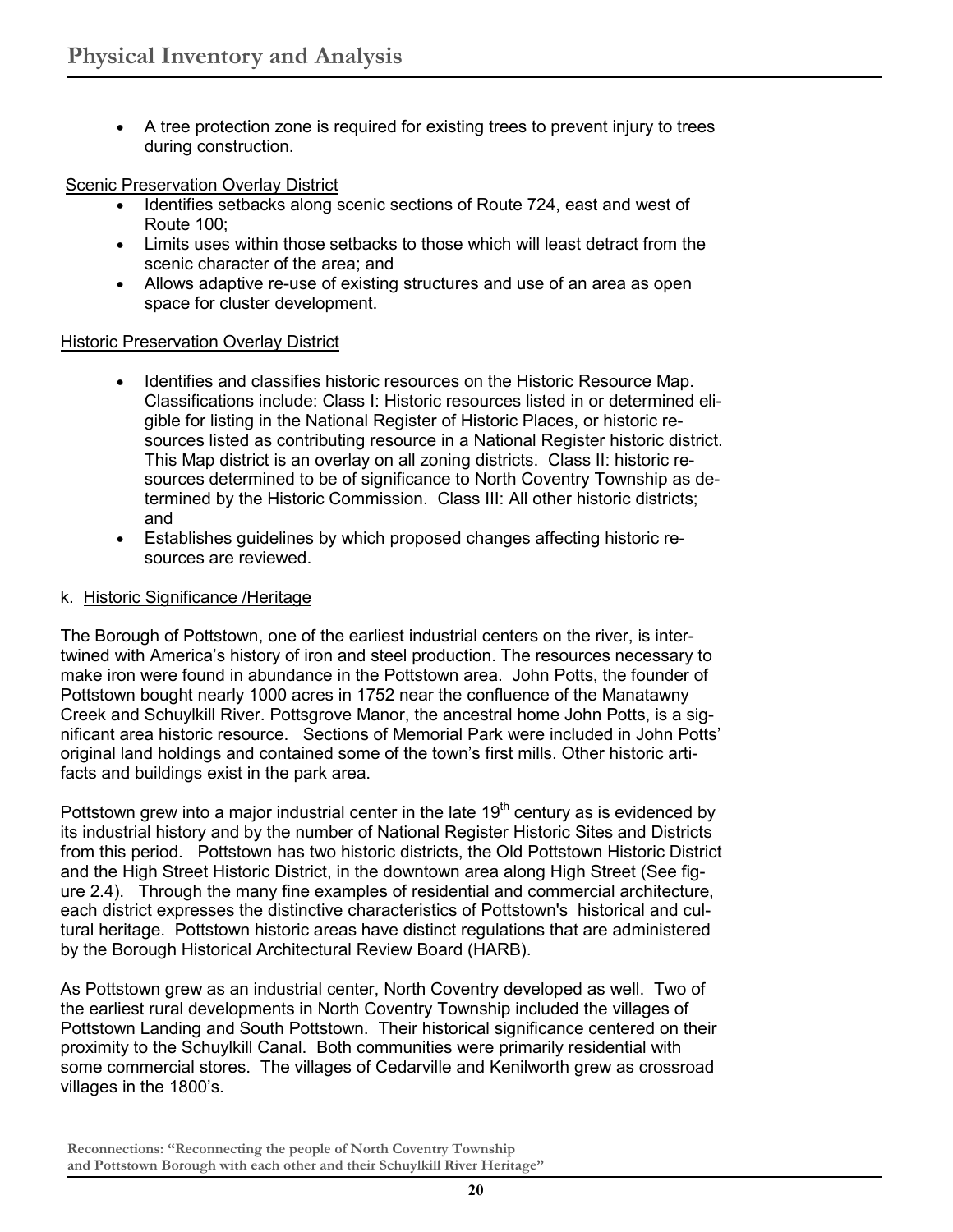The villages of Pottstown Landing, South Pottstown, Cedarville and Kenilworth, each reflect a mix of architectural styles that give each neighborhood a unique identity. Many of the buildings located within these villages retain a high degree of architectural integrity. Pottstown Landing was designated a National Historic Register Site in 2001.

Perhaps the most important element of the town's heritage is its connection to the environment. Opportunities to allow people to reconnect to their environmental heritage are plentiful at the parks, and the Reconnections plan must take advantage of these opportunities.

Laurel Locks Canal is a significant historic artifact within North Coventry Township. The locks located on Laurel Locks Farm were constructed on the Schuylkill Canal by the Schuylkill Navigation Company in 1824. The owners of Laurel Locks Farm are committed to historic preservation. Public tours of the farm are by appointment.

#### l. Existing and Planned Trail and Bike Linkages

Within the study area, a variety of trails exist or are in the planning phase. The Schuylkill River Trail is planned to follow the riverfront through Pottstown Borough. In Pottstown's Keystone Opportunity Zone, a portion of the trail has been recently completed. Upon leaving Pottstown Borough, the Schuylkill River Trail is planned to cross to the Route 422 Bridge into North Coventry Township and continues eastward on the Chester County side of the Schuylkill River.

The Colebrookdale Spur Trail is planned to originate at Riverfront Park in Pottstown and follow the Manatawny Creek north into Berks County. The Riverfront Park Trail will provide access to Hanover Street and various promenades are planned to connect the park with downtown Pottstown and the Montgomery County Community College.

Montgomery County has designated a variety of roads within Pottstown as primary and secondary on-road bike routes. High Street and Charlotte Street are primary on-road bike routes through Pottstown. No state bike routes exist within the project study area.

Two completed trails exist in North Coventry Township. Hanover Trail connects Cedarville Road with South Hanover Street. The other completed trail is located within Kenilworth Park. An "East Link" trail alignment is proposed to connect the Kenilworth Park Trail to the Hanover Trail and provide Township residents with access to the Schuylkill River Trail.